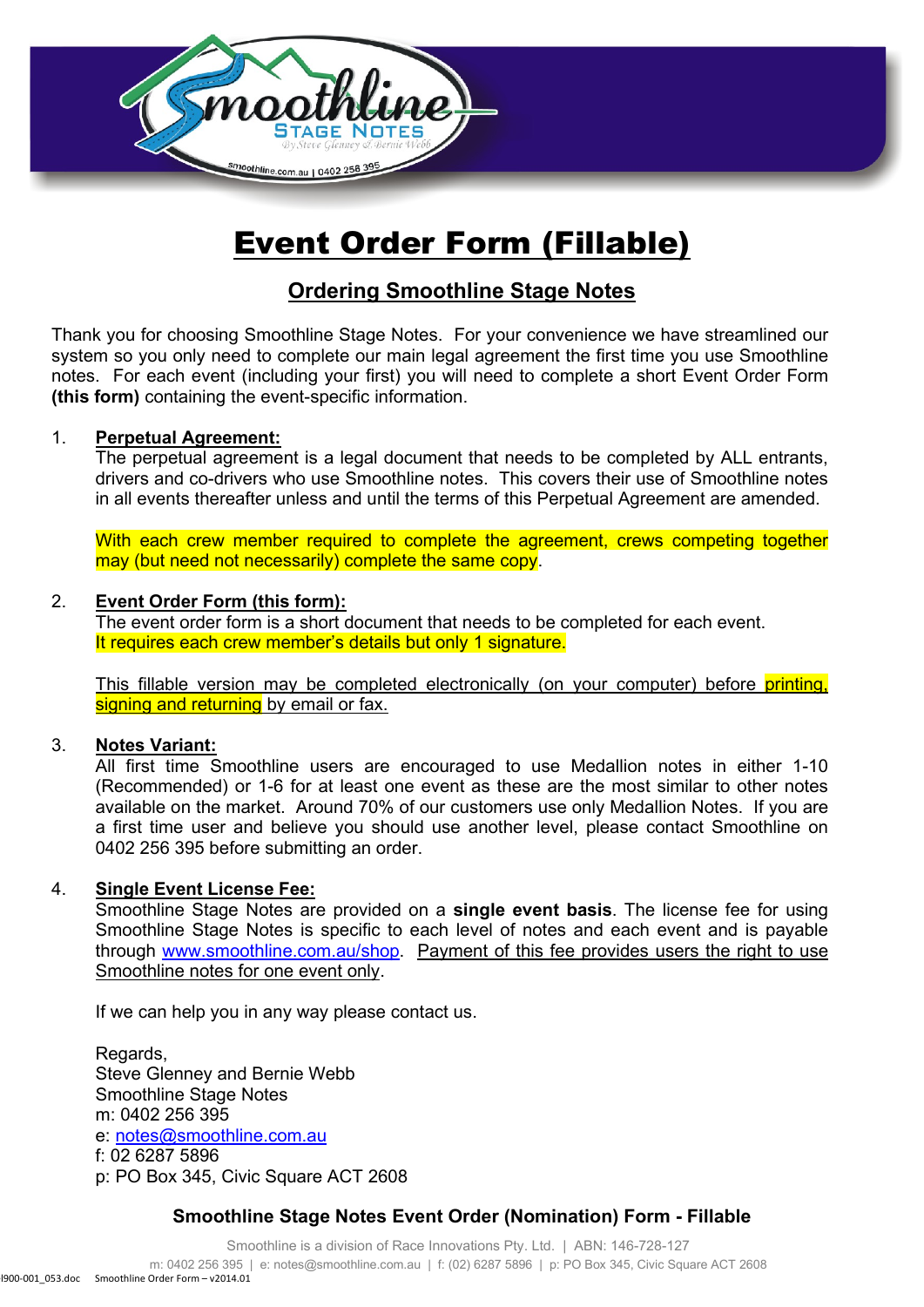#### **SCHEDULE B**

## **SMOOTHLINE STAGE NOTES NOMINATION**

#### **1. Title of Event or Events to which Nomination relates ("the Nominated Event(s)") and date you intend to depart for recce** (used to determine appropriate delivery method)**:**

| I -- Year --        | -- Select Event -- | Departing: |
|---------------------|--------------------|------------|
| I-- Year --         | -- Select Event -- | Departing: |
| I-- Year --         | -- Select Event -- | Departing: |
| <b>I</b> -- Year -- | -- Select Event -- | Departing: |

#### **2. Names and Details for each of Entrant, Driver and Co-driver in the Nominated Event**

|                                      |                                                                                            | <b>Entrant</b> | <b>Driver</b>   |          | <b>Co-Driver</b> |          |  |  |
|--------------------------------------|--------------------------------------------------------------------------------------------|----------------|-----------------|----------|------------------|----------|--|--|
|                                      |                                                                                            |                | Same as Entrant |          | Same as Entrant  |          |  |  |
| <b>First Name</b>                    |                                                                                            |                |                 |          |                  |          |  |  |
| <b>Surname</b>                       |                                                                                            |                |                 |          |                  |          |  |  |
| <b>DOB</b>                           |                                                                                            |                |                 |          |                  |          |  |  |
| <b>Mobile</b><br><b>Number</b>       |                                                                                            |                |                 |          |                  |          |  |  |
| Email<br><b>Address</b>              |                                                                                            |                |                 |          |                  |          |  |  |
|                                      | ** Please enter addresses carefully to prevent delays in filling your order. Thank you. ** |                |                 |          |                  |          |  |  |
|                                      | Street:                                                                                    |                | Street:         |          | Street:          |          |  |  |
| <b>Residential</b><br><b>Address</b> | Suburb:                                                                                    |                | Suburb:         |          | Suburb:          |          |  |  |
|                                      | State:                                                                                     | Post:          | State:          | Post:    | State:           | Post:    |  |  |
| Postal<br><b>Address</b>             | Street:                                                                                    | As Above       | Street:         | As Above | Street:          | As Above |  |  |
|                                      | Suburb:                                                                                    |                | Suburb:         |          | Suburb:          |          |  |  |
|                                      | State:                                                                                     | Post:          | State:          | Post:    | State:           | Post:    |  |  |
| <b>Post Stage</b><br>Notes to:       |                                                                                            |                |                 |          |                  |          |  |  |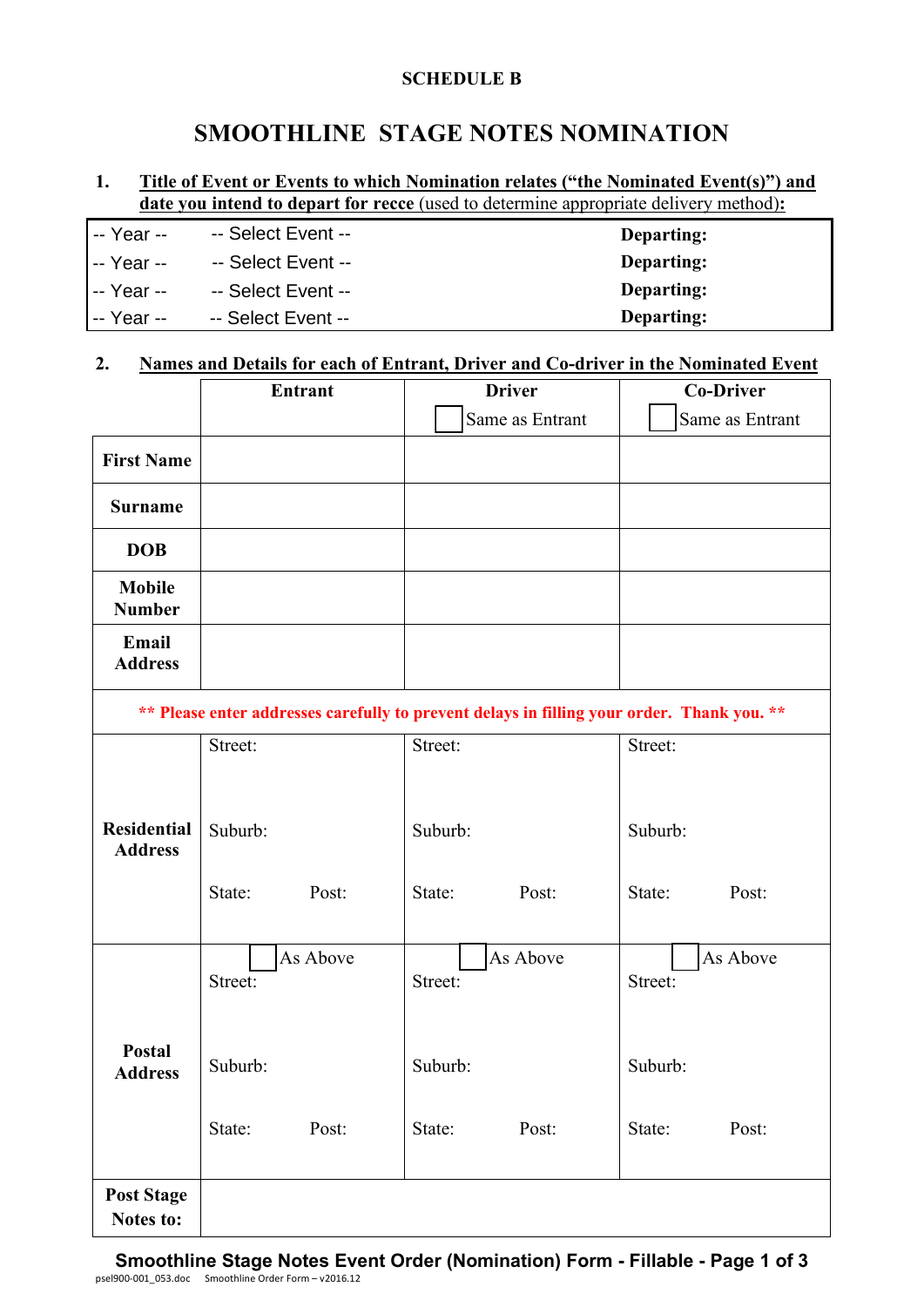#### **3. Competition Vehicle to be used in the Nominated Event:**

| Make | ∕Iodel | $\cdots$ $\alpha$ 1           |  |
|------|--------|-------------------------------|--|
|      |        | Competition Number (11 known) |  |
|      |        |                               |  |

**4. Stage Note Variant:** -- Select Variant --

## **5. Book Size:** -- Select Size --

#### **6. Licence Fee:**

The Licence Fee is specific to each event and Stage Notes variant. Refer to [www.smoothline.com.au/shop](http://www.smoothline.com.au/shop) to determine fee payable.

#### **7. Payment of Licence Fee**

The Licence Fee is payable by credit card or electronic funds when ordering to expedite

delivery. Transfer no later than 7 days prior to the Event to which the Licence Fee relates.

Direct transfer details and credit card facilities are available at

[www.smoothline.com.au/shop](http://www.smoothline.com.au/shop) .

To create a printable tax invoice select "Direct Bank Transfer" at the bottom of the Checkout screen.

#### **8. Supply of Stage Notes**

Supply will occur once preparation of the Stage Notes has been completed and all required documents and payment have been received by Race Innovations.

| <b>Covenantor 1</b> |                  | <b>Covenantor 2 (Optional)</b> |                  |                                          |
|---------------------|------------------|--------------------------------|------------------|------------------------------------------|
|                     |                  |                                |                  | Complete<br>each time<br>form is<br>used |
| <b>Name</b>         | <b>Signature</b> | Name                           | <b>Signature</b> |                                          |

#### **IMPORTANT NOTES:**

- **1. Stage Notes for the Nominated Event will not be supplied by Race Innovations unless and until each of the Entrant (if not the Driver or Co-driver), the Driver and Co-driver named in this Nomination has first signed and returned a "Smoothline Perpetual Stage Notes Licence Agreement".**
- **2. By signing this Nomination each Covenantor agrees to be bound by the "Smoothline Perpetual Stage Notes Licence Agreement" earlier executed by them and acknowledges that the terms of that Agreement apply without restriction to the supply by Race Innovations of the Stage Notes for the Nominated Event.**